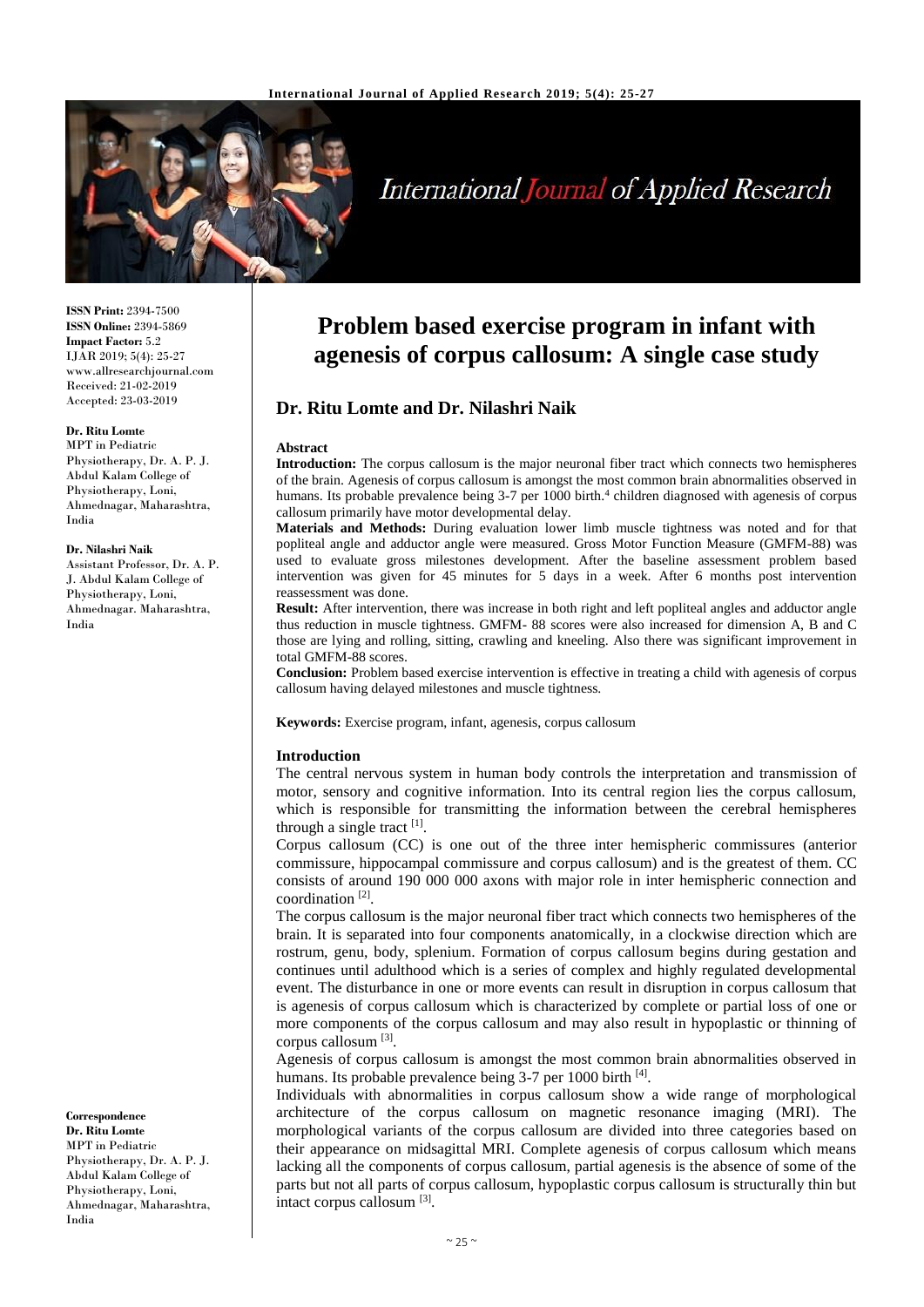International Journal of Applied Research

It is seen that children diagnosed with agenesis of corpus callosum primarily have motor developmental delay, which is demonstrated by disturbance in performing bilateral coordination, skills and manual control deficits. Considering a rehabilitation plays a vital role in facilitating functions and motor development. This study is aimed to describe a case of agenesis of corpus callosum before and after the intervention program<sup>[1]</sup>.

# **Procedure**

This study was conducted in Pediatric Physiotherapy Department of Dr. A. P. J. Abdul Kalam College of Physiotherapy, at Pravara Institute of Medical Sciences, Loni. Child 'A' was brought to physiotherapy OPD by her mother on  $1<sup>st</sup>$  of May 2018 with the chief complaints of difficulty holding the neck and unable to roll on her tummy by her own. Her chronological age at that time was 9 months and 28 days.

# **History**

Child 'A' is a 4<sup>th</sup> product of non-consanguineous marriage. Mother was multigravida with age of 38 years and obstetric score  $G_4P_4L_3A_0D_1$  On regular contraceptive pills for 10 years. She stopped the medication and after 3 months she missed her periods, she came to know about her pregnancy when she was 5 months pregnant. Mother did not maintain good health, nutrition and was not on iron folic acid medications and was addicted to mishri from her childhood. She used to do all household work, like washing clothes, lifting heavy buckets without any precautions.

'A' was full term delivered by vaginal route, with the birth weight of 1800 grams and no history of delayed cry and NICU stay. Breastfed was started immediately. On 5<sup>th</sup> day after birth she was admitted in NICU for polycythaemia and seizures. Discharged after 10 days with the birth weight of 2200 grams. Everything was apparently alright for 6 months, after that parents noticed that she was unable to hold neck. After 3 months more (9 months 28 days) she was brought to Physiotherapy OPD by her parents.

#### **Assessment**

Child was conscious and active. Her length was 71 cm, head circumference was 39 cm showing microcephaly and chest circumference was 40 cm. Tone was normal. Tightness of hamstrings and adductor muscles were noted, adductor angle being 50° and Popliteal angle was 68° on right and 66° on left. Some Primitive reflexes were still persistent such as flexor withdrawal, rooting, ATNR. Regarding the motor patterns it was observed that she was unable to move

her hand out when passively rolled to prone position from supine, there was no weight bearing on upper limbs in prone position, incomplete cervical extension and lower limb extensor pattern was seen. When passively made sit, there was no neck control and no hand weight bearing. The Gross Motor Function Measure (GMFM-88) was used to assess functional performance pre and post intervention. GMFM was selected because it reflects both quantitative and clinically important changes with certain amount of time [5].

**Investigations:** MRI was done when she was 9 months old which showed agenesis of corpus callosum. Blood reports were normal.

## **Intervention**

Based on this assessment the individualised intervention protocol was set with the goal to decrease tightness of muscles, promote rolling on her tummy, achieve neck extension against gravity in prone position, facilitate weight bearing in prone position, improve bimanual midline activities and hand to mouth coordination, to strengthen leg flexors. The intervention was based on proprioceptive inputs, facilitation techniques which were used when necessary to initiate movements or to maintain positions and strengthening, Swiss ball activities to promote neck holding, rolling, weight bearing, activities on mat such as kicking in the supine position by moving the limbs reciprocally into flexion and extension, Stroking diagonally across the child's abdomen and legs to encourage active kicking, Strengthen extensor muscle groups by Prone, weight-bearing, promoting head extension, facilitate creeping in prone lying, moist heat therapy and stretching were given to decrease tightness. Therapy was conducted using Swiss ball, wedges, bolsters, toys. Parents were called 5 times in a week and sessions were conducted for 45 minutes. Her mother actively participated in the therapy by giving feedback regarding the child's activities, comforting the child when crying, performing exercises at home taught by the therapist. The family education and home program included providing information and adaptations of handling techniques into daily life, positioning which will help to increase child's communication and interaction with environment and help in achieving normal motor development.

Reassessment was performed after 6 months of therapy when the child was 16 months old. Post intervention assessment of GMFM-88 showed a significant improvement with total score 28.6% (Table-1.1). Popliteal angle was 68° on right and 66° on left. Adductor angle was 56°.

**Table 1.1:** Pre-Intervention and Post-Intervention scores of Gross Motor Function Measure (GMFM)-88

|                   | <b>Dimension A</b><br>(Lving & Rolling) | (Sitting) | Dimension B Dimension C (Crawling Dimension D Dimension E (Walking, Total<br>& Kneeling) | (Standing) | Running & Jumping) | Score |
|-------------------|-----------------------------------------|-----------|------------------------------------------------------------------------------------------|------------|--------------------|-------|
|                   |                                         |           |                                                                                          |            |                    |       |
| Pre-Intervention  | $7\%$                                   | 0%        | 0%                                                                                       | 0%         | 0%                 | 1.4%  |
| Post-Intervention | 84%                                     | 43%       | 16%                                                                                      | 0%         | 0%                 | 28.6% |